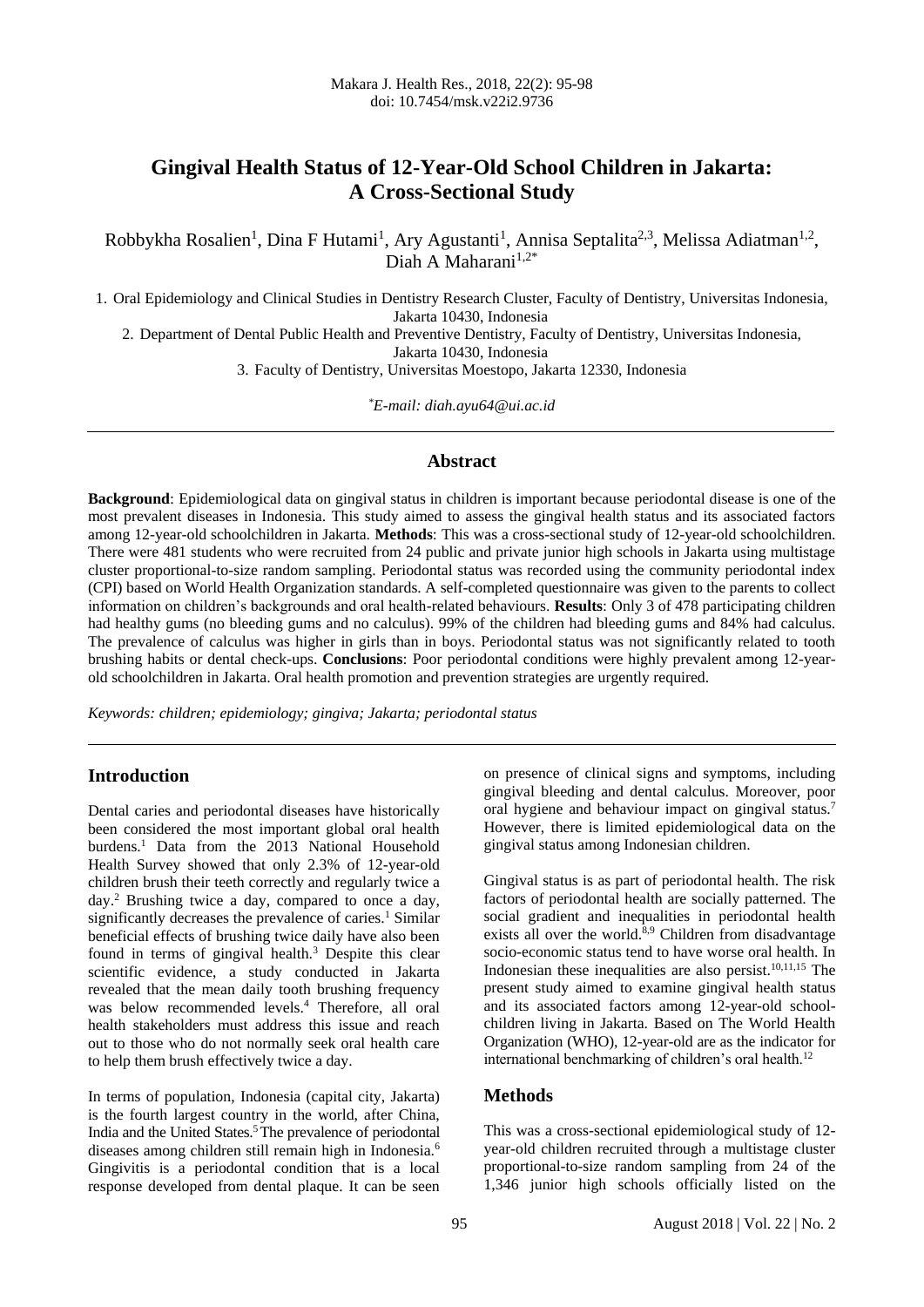Indonesian Department of Education's website. All listed schools (public and private) had an equal opportunity to participate in this study, and all 12-year-old children were invited to participate.

Data were collected from September to October 2016 through a brief visual non-invasive clinical oral examination and interviewer-administered questionnaire. Ethical approval was obtained from the Ethical Committee of the Faculty of Dentistry, Universitas Indonesia (No: 6/Ethical Approval/FKGUI/I/2016). Additionally, parents provided written consent for their children to participate in the study and interview as well as undergo a clinical dental examination.

Sample size was calculated by dividing  $Z\alpha^2 PQ$  with  $d^2$ ; P the prevalence of gingivitis, d is precision,  $Q: 1 - P$ , Zα: 0.05. The prevalence of gingivitis was 68% that used from a population study in Jakarta. 13 In order to considering 10% for nonresponse, the minimum sample was 479 children. Therefore, 481 students in this study met the minimum required sample.

This study involved a dentist and an interviewer who were trained and calibrated. Clinical examination was performed at the schools using a 0.5-mm ball-ended community periodontal index (CPI) probe, a disposable

dental mirror and a headlight. Periodontal status was recorded using the CPI index based on World Health Organization standards. <sup>12</sup> Parents were given a questionnaire to collect information on their children's backgrounds and oral health-related behaviours.

Data were checked, cleaned, entered in Excel (Microsoft Corporation, Redmond, WA, USA) and analysed with SPSS. Non-parametric was tested in the analysis. Mann Whitney test analyse the relationship between gingival status and gender. Kruskal Wallis test analyse the relationship gingival status with tooth brushing frequency, chewing gum habit, and dental check-up.

#### **Results**

Of the 481 participating children, 403 (83.8%) had calculus, 478 (99.4%) had bleeding gums and only one had healthy gums (no bleeding gums and no calculus). The prevalence of bleeding gums and calculus was 99% and 84%, respectively. The prevalence of calculus was higher in girls than in boys. However, the prevalence of gingival bleeding was higher in boys than in girls (Tablel 1). Parents were a factor significantly related to periodontal status (*p* < 0.01; Table 2). Periodontal status was not significantly related to tooth brushing frequency, chewing gum frequency or dental check-ups (Table 3).

**Table 1. Average Numbers of Teeth with Gingival Bleeding and Dental Calculus According to Sex**

| Variable                 | Mean $(SD)$ | Median (min-max) |       |
|--------------------------|-------------|------------------|-------|
| <b>Dental calculus</b>   |             |                  | 0.772 |
| Boys $(n = 207)$         | 4.5(3.6)    | $4(0-15)$        |       |
| Girls ( $n = 274$ )      | 4.6(4.2)    | $4(0-21)$        |       |
| <b>Gingival bleeding</b> |             |                  | 0.052 |
| Boys $(n = 207)$         | 14.5(6.4)   | $15(1-28)$       |       |
| Girls $(n = 274)$        | 13.5(6.9)   | $13(0-28)$       |       |

| Variable                                      | $N(\%)$    | Median (min-max) |          |
|-----------------------------------------------|------------|------------------|----------|
|                                               |            |                  | D        |
| Area                                          |            |                  |          |
| Central Jakarta                               | 94(19.5)   | $16.5(3-28)$     |          |
| West Jakarta                                  | 76 (15.8)  | $15.5(2-28)$     |          |
| East Jakarta                                  | 160(33.3)  | $14(1-27)$       | $0.000*$ |
| South Jakarta                                 | 67 (17.5)  | $12(0-27)$       |          |
| North Jakarta                                 | 84 (13.9)  | $10(0-28)$       |          |
| Category of school                            |            |                  |          |
| Public                                        | 288 (59.9) | $14(2-28)$       | 0.589    |
| Private                                       | 193(40.1)  | $13.5(0-28)$     |          |
| <b>Father's education</b>                     |            |                  |          |
| Elementary school or not going                | 46 (9.6)   | $17(2-28)$       |          |
| Junior high school                            | 92(19.1)   | $15.5(2-28)$     | $0.000*$ |
| Senior high school                            | 240 (49.9) | $14(0-28)$       |          |
| Undergraduate or more                         | 103(21.4)  | $10(0-28)$       |          |
| Mother's education                            |            |                  |          |
| Elementary school or not going                | 66 (13.7)  | $16(2-28)$       |          |
| Junior High school                            | 99 (20.6)  | $16(2-28)$       | $0.000*$ |
| Senior High school                            | 225 (46.8) | $14(0-28)$       |          |
| Undergraduate or more<br>$\sim$ $\sim$ $\sim$ | 91 (18.9)  | $11(0-28)$       |          |

**Table 2. Prevalence of Sociodemographic Characteristics of Participants**

 $*$ *p* < 0.05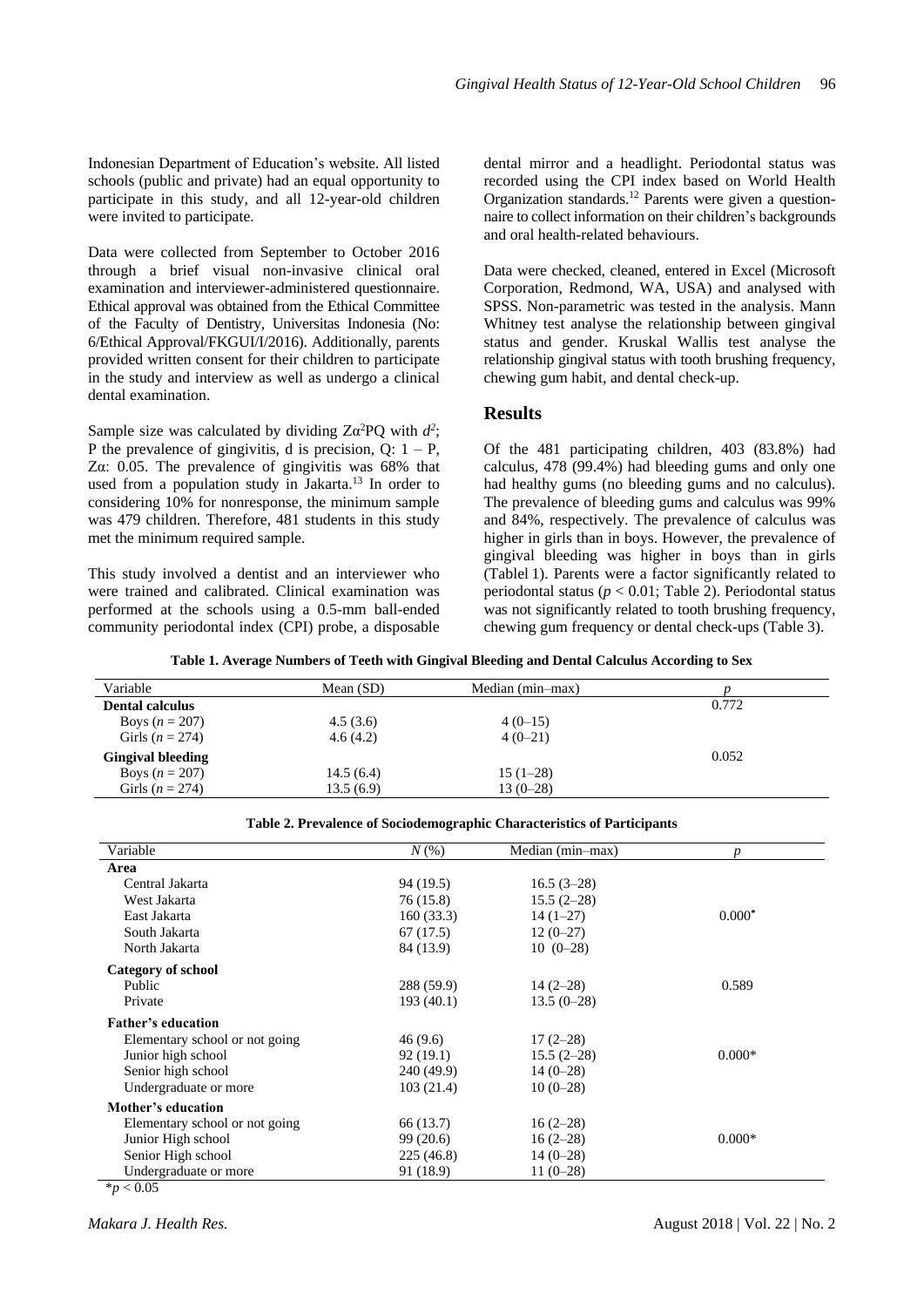| Variable Behaviour              | N(% )      | Median (min-max) |       |
|---------------------------------|------------|------------------|-------|
| <b>Tooth brushing frequency</b> |            |                  |       |
| Never                           | 11(2.3)    | $6(0-15)$        |       |
| Once a day                      | 46(9.6)    | $3(0-12)$        |       |
| Twice a day                     | 328 (68.2) | $4(0-21)$        | 0.251 |
| Three times or more a day       | 96(20)     | $4(0-21)$        |       |
| Chewing gum frequency           |            |                  |       |
| Every day                       | 24(5)      | $4(0-15)$        |       |
| Three times a week              | 60(12.5)   | $4(0-21)$        | 0.648 |
| Once a week                     | 106(22)    | $4(0-15)$        |       |
| $\langle$ l a day or never      | 291 (60.5) | $4(0-21)$        |       |
| Dental check-ups every year     |            |                  |       |
| Yes                             | 95(19.8)   | $3(0-21)$        | 0.065 |
| No/never                        | 386 (80.2) | $4(0-21)$        |       |

| Table 3. Tooth Brushing Habit and Dental Visit Behaviour Among 12-Year-Old Children |
|-------------------------------------------------------------------------------------|
|                                                                                     |

### **Discussion**

Gingivitis and dental calculus are prevalent among children in this study. This may be due to economic barriers, leading to inequity in dental care.<sup>10</sup> Health insurance expansion could potentially reduce economic barriers to dental care. This study was conducted after implementation of the Indonesian Universal Health Care Scheme, which may significantly reduce economic barriers to accessing dental care and may improve dental health in Indonesia. <sup>14</sup> Indonesian people who live in remote areas do not have sufficient dental care access. <sup>10</sup> However, the study sample includes children who live in the capital city of Indonesia with access to health care. Despite this fact, the oral health of these children remains poor. <sup>15</sup> Thus, improving oral health of Indonesian citizens is challenging.<sup>15</sup>

It is crucial to identify oral health problems in children to ensure effective planning and delivery of interventions. This epidemiological survey in Jakarta revealed that the oral health of 12-year-old schoolchildren was unsatisfactory and most had gingivitis. However, most of the children claimed to brush their teeth at least once a day. This inconsistency between reported dental hygiene practice and actual oral health could be due to children over-reporting their tooth brushing habits or improper brushing techniques. 4,16 Gingival health can be restored through adequate oral hygiene practice. Motivation and regular reinforcement to maintain good oral health are essential in promoting children's oral health. Proper school-based oral health programmes, which are feasible and effective in promoting gingival health in Indonesia, should be implemented.

#### **Conclusions**

Gingivitis and dental calculus were prevalent among 12 year-old Indonesian schoolchildren who live in Jakarta, the capital city. These oral health conditions were left untreated. Nearly all of the 12-year-old schoolchildren in this study had poor periodontal condition, indicated by calculus and gingival bleeding. Therefore, strategies to promote oral health and prevent periodontal disease are urgently required.

## **Acknowledgement**

This study was supported by the Universitas Indonesia.

## **Conflict of Interest Statement**

Authors declare no conflicts of interest in this research.

#### **References**

- 1. Petersen PE, Bourgeois D, Ogawa H, Estupinan-Day S, Ndiaye C. The global burden of oral diseases and risks to oral health. *Bull World Health Organ.* 2005;83:661-9.
- 2. Kementerian Kesehatan Republic Indonesia [Ministry of Health]. *Buku Saku FAQ BPJS Kesehatan.* [Frequent Asked Questions Pocket Book]. Jakarta: Ministry of Health Republic of Indonesia; 2013. [In Indonesia].
- 3. Zhang S, Xu B, Liu J, Lo ECM, Chu CH. Dental and periodontal status of 12-year old Dai school children in Yunnan Province, China: a cross-sectional study. *BMC Oral Health.* 2015;15:117.
- 4. Rahardjo A, Maharani DA, Kiswanjaya B, Idrus E, Nicholson J, Cunninghamm PJ, *et al*. Measurement of tooth brushing frequency, time of day and duration of adults and children in Jakarta, Indonesia. *J Dent Indones.*   $2014.21.87-90$
- 5. Maharani DA. Perceived need for and utilization of dental care in Indonesia in 2006 and 2007: a secondary analysis. *J Oral Sci.* 2009;51:545-50.
- 6. Bina Upaya Kesehatan Kesehatan Dasar Direktorat Jenderal Bina Upaya Kesehatan, Kementerian Kesehatan Gambaran keadaan kesehatan gigi dan mulut Jakarta: Ministry of Health Republic of Indonesia; 2014. [In Indonesia].
- 7. Tomazoni F, Vettore MV, Zanatta FB, Tuchtenhagen S, Moreira CHC. The ssociations of socioeconomic status and social capital with gingival bleeding among scholl children. *J Public Health Dent*. 2017;77: 21-29.